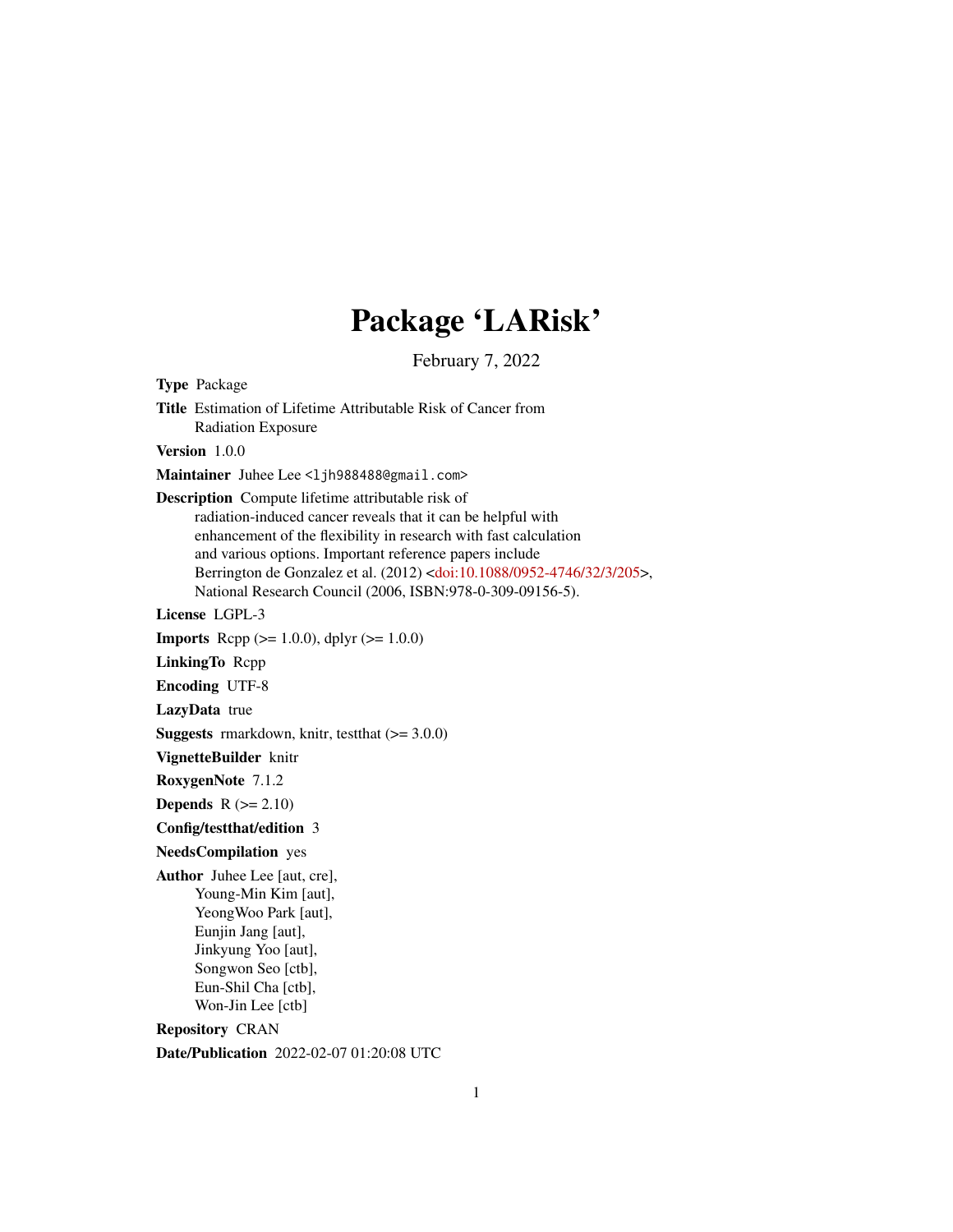# <span id="page-1-0"></span>R topics documented:

| Index | 14 |
|-------|----|
|       |    |
|       |    |
|       |    |
|       |    |
|       |    |
|       |    |
|       |    |
|       |    |
|       |    |
|       |    |
|       |    |
|       |    |

incid2010 *Cancer incidence table of Korea 2010*

#### Description

A dataset containing the crude incidence rate of death by age, cancer site and gender.

#### Usage

incid2010

#### Format

A data frame with 1919 rows and 4 variables:

Site cancer site

Age age

Rate\_m crude incidence rate for male

Rate\_f crude incidence rate for female

#### Source

KOSIS(Ministry of Health and Welfare, Cancer Registration Statistics) <https://kosis.kr/>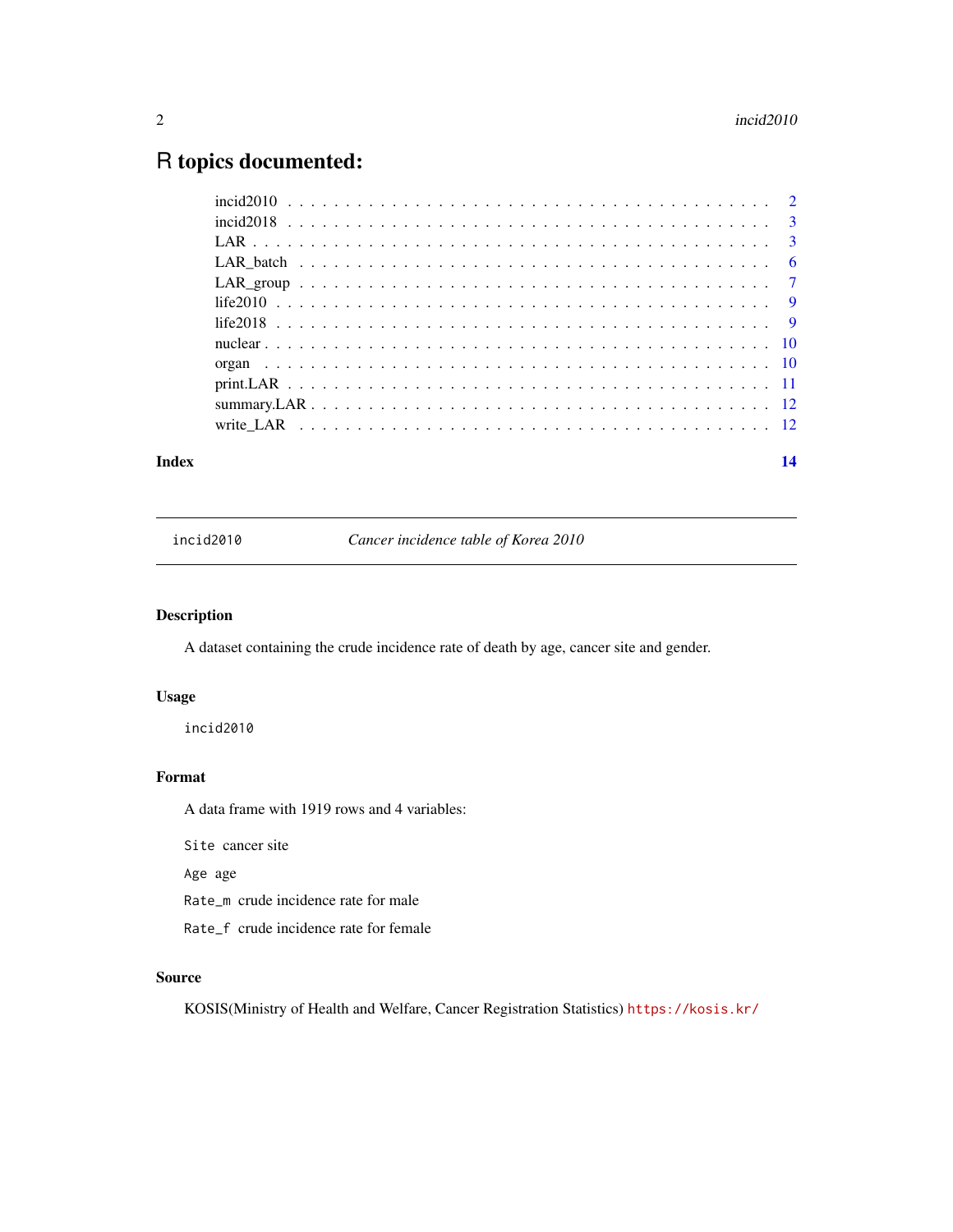<span id="page-2-0"></span>

A dataset containing the crude incidence rate of death by age, cancer site and gender.

#### Usage

incid2018

#### Format

A data frame with 1919 rows and 4 variables:

Site cancer site Age age Rate\_m crude incidence rate for male Rate\_f crude incidence rate for female

#### Source

KOSIS(Ministry of Health and Welfare, Cancer Registration Statistics) <https://kosis.kr/>

<span id="page-2-1"></span>LAR *Estimate Lifetime Attributable Risk for one person*

#### Description

LAR is used to estimate lifetime attributable radiation-related cancer risk for data with one person.

#### Usage

```
LAR(
  data,
 basedata,
  sim = 300,seed = 99,
  current = as.numeric(substr(Sys.Date(), 1, 4)),
  ci = 0.9,weight = NULL,DDREF = TRUE,basepy = 1e+05)
```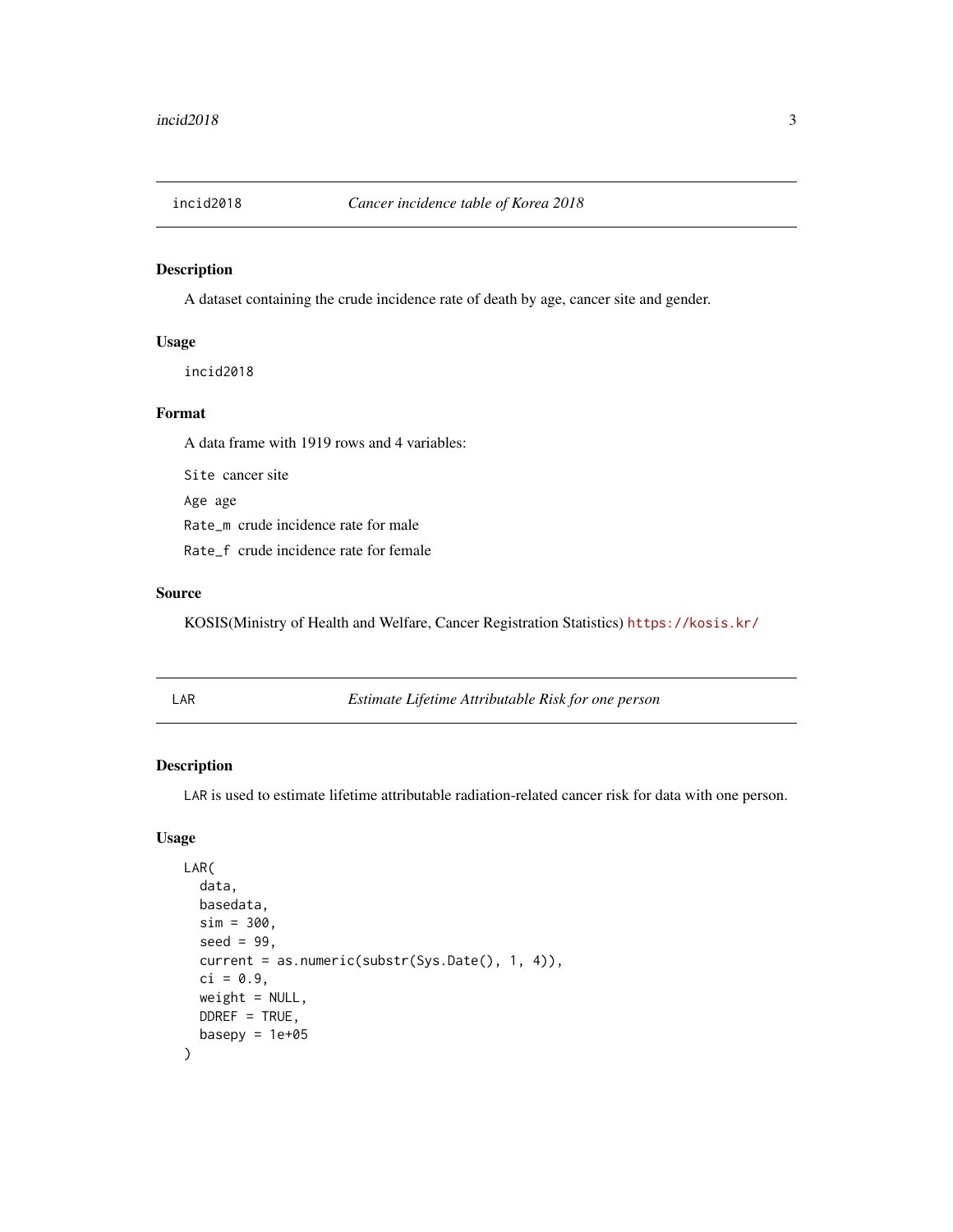#### **Arguments**

| data         | data frame containing demographic information and exposure information. See<br>'Details'.                                                     |
|--------------|-----------------------------------------------------------------------------------------------------------------------------------------------|
| basedata     | a list of the data of lifetime table and incidence rate table. The first element is<br>lifetime table and the second is incidence rate table. |
| sim          | number of iteration of simulation.                                                                                                            |
| seed         | a random seed number.                                                                                                                         |
| current      | a current year. default is year of the system time.                                                                                           |
| ci           | confidence level of the confidence interval.                                                                                                  |
| weight       | a list containing the value between 0 and 1 which is a weight on ERR model.<br>See 'Details'.                                                 |
| <b>DDREF</b> | logical. Whether to apply the dose and dose-rate effectiveness factor.                                                                        |
| basepy       | number of base person-years                                                                                                                   |

#### Details

The maximum age in LAR is set as 100. If the data contains birth which makes attained age (=current - birth) exceed 100, the result has no useful value.

data should include information which includes gender, year of birth, year of exposure, sites where exposed, exposure rate, distribution of dose and dose parameters of exosed radiation. The name of each variables must be sex, birth, exposure, site, exposure\_rate, dosedist, dose1, dose2, dose3.

For some variables, there is a fixed format. sex can have the component 'male' or 'female'. site can have the component 'stomach', 'colon', 'liver', 'lung', 'breast', 'ovary', 'uterus', 'prostate', 'bladder', 'brain/cns', 'thyroid', 'remainder', 'oral', 'oesophagus', 'rectum', 'gallbladder', 'pancreas', 'kidney', 'leukemia'. exposure\_rate can have the component 'acute' or 'chronic'. dosedist can have the component 'fixedvalue', 'lognormal', 'normal', 'triangular', 'logtriangular', 'uniform', 'loguniform'.

dose1, dose2, dose3 are parameters of dose distribution. The parameters for each distribution are that:

fixedvalue dose value (dose1)

lognormal median (dose1), geometric standard deviation (dose2)

normal mean (dose1), standard deviation (dose2)

triangular or logtriangular minimum (dose1), mode (dose2), maximum (dose3)

uniform or loguniform minimum (dose1), maximum (dose2)

weight

#### Value

LAR returns an object of "LAR" class.

An object of class "LAR" is a list containing the following components:

LAR Lifetime attributable risk (LAR) from the time of exposure to the end of the expected lifetime.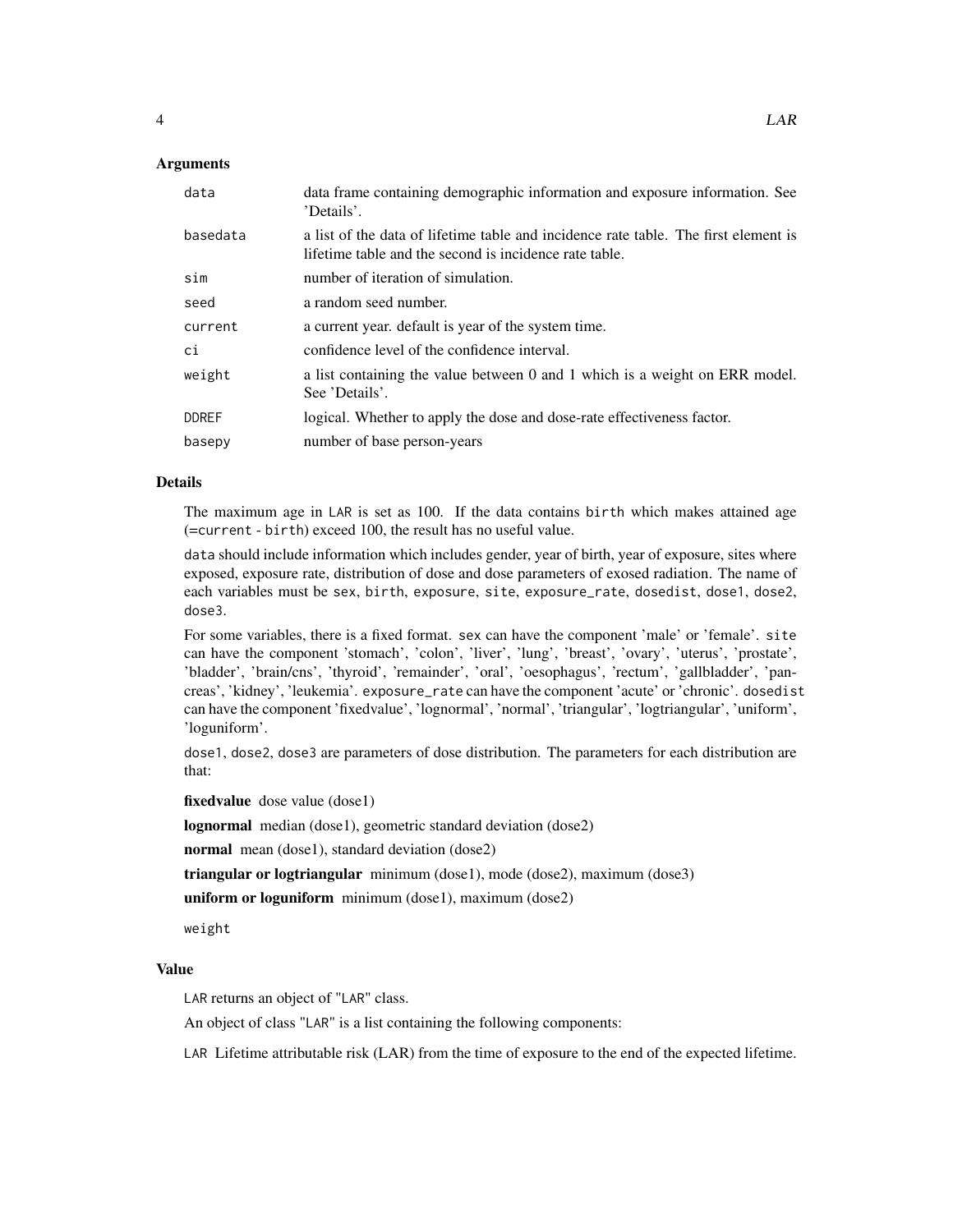- <span id="page-4-0"></span>F\_LAR Future attributable risk from current to the expected lifetime.
- LBR Lifetime baseline risk.
- BFR Baseline future risk.
- LFR Lifetime fractional risk.
- TFR Total future risk.
- current Current year.
- ci Confidence level.
- pinfo Information of the person.

#### References

Berrington de Gonzalez, A., Iulian Apostoaei, A., Veiga, L., Rajaraman, P., Thomas, B., Owen Hoffman, F., Gilbert, E. and Land, C. (2012). RadRAT: a radiation risk assessment tool for lifetime cancer risk projection. *Journal of Radiological Protection*, 32(3), pp.205-222.

National Research Council (NRC) and Committee to Assess Health Risks from Exposure to Low Levels of Ionizing Radiation (2005) *Health Risks from Exposure to Low Levels of Ionizing Radiation: BEIR VII Phase 2* (Washington, DC: National Academy of Sciences)

#### See Also

[LAR\\_batch](#page-5-1), [LAR\\_group](#page-6-1)

#### Examples

```
## example with lifetime and incidence rate table in 2010 Korea.
organ2 <- split(organ, organ$ID)[[1]] ## data of one person.
## defualt
lar1 <- LAR(organ2, basedata = list(life2010, incid2010))
summary(lar1)
## change the weight for ERR and EAR models
weight_list \le list("rectum" = 0.5)
lar2 <- LAR(organ2, basedata = list(life2010, incid2010), weight = weight_list)
summary(lar2)
## change the DDREF option (DDREF=FALSE)
lar3 <- LAR(organ2, basedata = list(life2010, incid2010), DDREF = FALSE)
summary(lar3)
```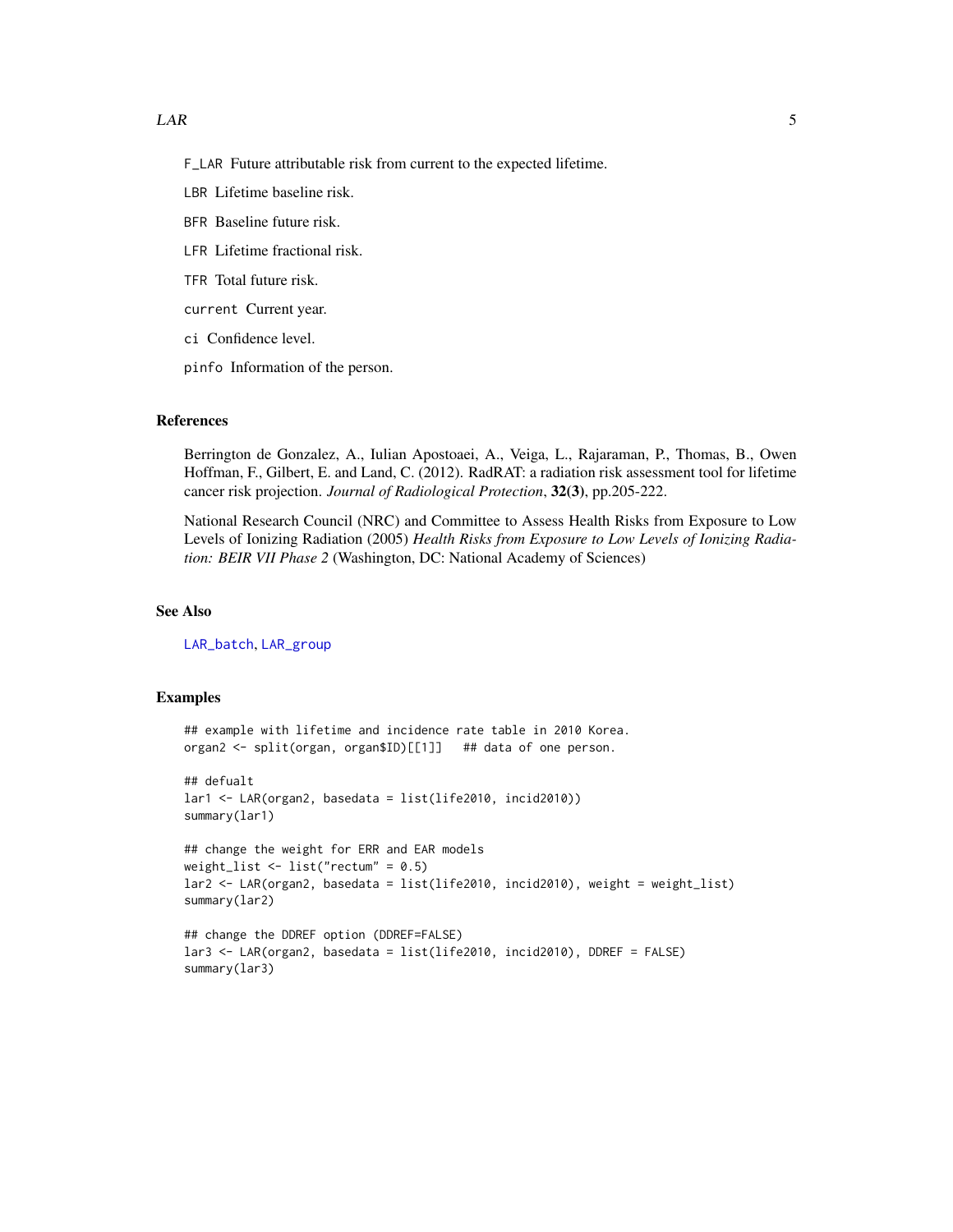LAR\_batch is used to estimate lifetime attributable radiation-related cancer risk for data with several people.

#### Usage

```
LAR_batch(
  data,
 pid,
 basedata,
  sim = 300,
  seed = 99,
  current = as.numeric(substr(Sys.Date(), 1, 4)),
  ci = 0.9,weight = NULL,DDREF = TRUE,basepy = 1e+05)
```
#### Arguments

| data         | data frame containing demographic information and exposure information. See<br>'Details'.                                                     |
|--------------|-----------------------------------------------------------------------------------------------------------------------------------------------|
| pid          | a vector which distinguish each person.                                                                                                       |
| basedata     | a list of the data of lifetime table and incidence rate table. The first element is<br>lifetime table and the second is incidence rate table. |
| sim          | number of iteration of simulation.                                                                                                            |
| seed         | a random seed number.                                                                                                                         |
| current      | a current year. default is year of the system time.                                                                                           |
| ci           | confidence level of the confidence interval.                                                                                                  |
| weight       | a list containing the value between 0 and 1 which is a weight on ERR model.<br>See 'Details'.                                                 |
| <b>DDREF</b> | logical. Whether to apply the dose and dose-rate effectiveness factor.                                                                        |
| basepy       | number of base person-years                                                                                                                   |

#### Value

LAR\_batch returns an object of multiple classes "LAR\_batch", "LAR". An object of class LAR\_batch is a list of LAR class objects which names of elements are ID of each person.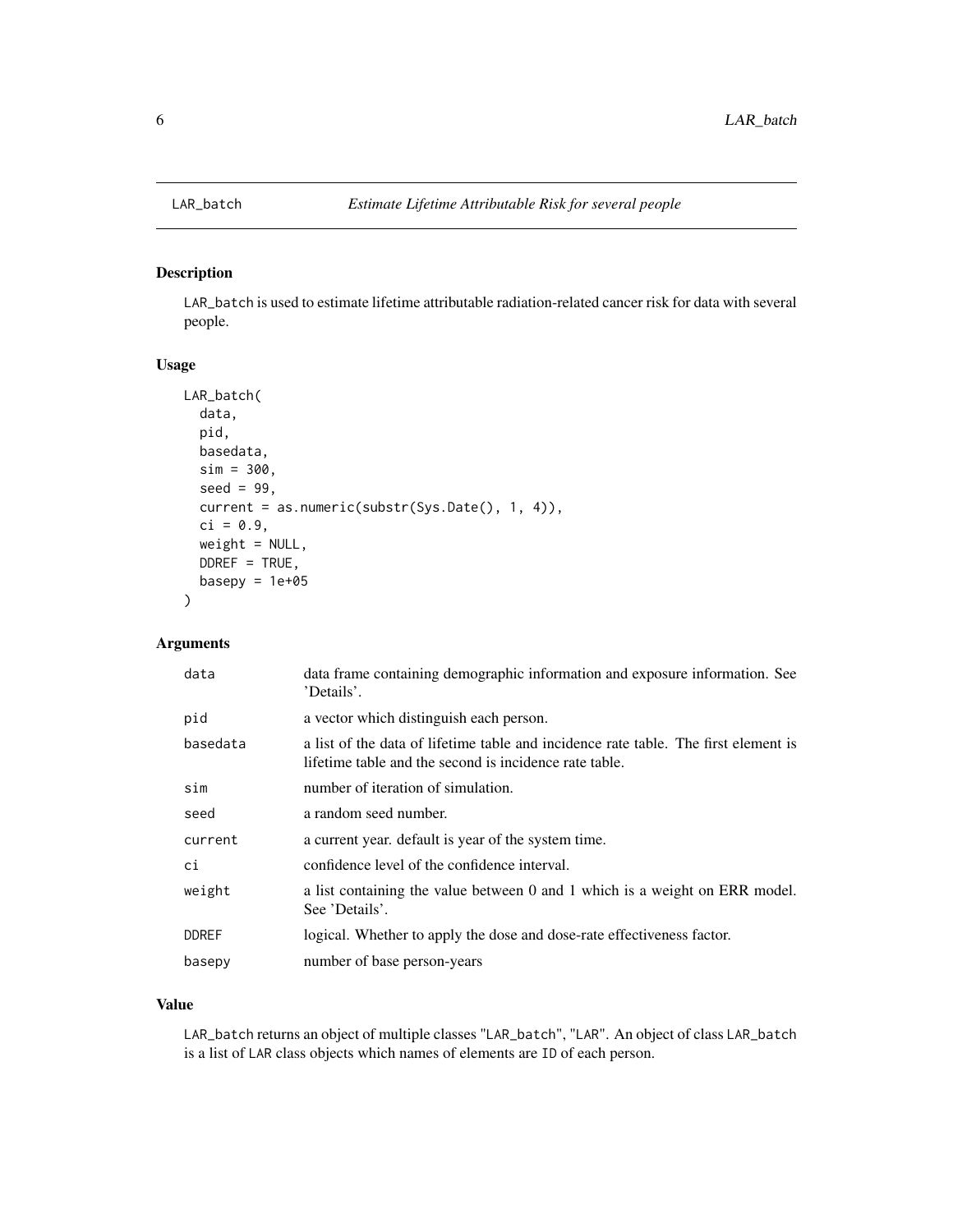#### <span id="page-6-0"></span>LAR\_group 7

#### References

Berrington de Gonzalez, A., Iulian Apostoaei, A., Veiga, L., Rajaraman, P., Thomas, B., Owen Hoffman, F., Gilbert, E. and Land, C. (2012). RadRAT: a radiation risk assessment tool for lifetime cancer risk projection. *Journal of Radiological Protection*, 32(3), pp.205-222.

National Research Council (NRC) and Committee to Assess Health Risks from Exposure to Low Levels of Ionizing Radiation (2005) *Health Risks from Exposure to Low Levels of Ionizing Radiation: BEIR VII Phase 2* (Washington, DC: National Academy of Sciences)

#### See Also

[LAR](#page-2-1), [LAR\\_group](#page-6-1)

#### Examples

```
## example with lifetime and incidence rate table in 2010 Korea.
lar1 <- LAR_batch(nuclear, pid=nuclear$ID, basedata = list(life2010, incid2010))
summary(lar1)
```
<span id="page-6-1"></span>LAR\_group *Average Estimated Lifetime Attributable Risk by Group*

#### Description

LAR\_group is used to estimate lifetime attributable radiation-related cancer risk by group.

#### Usage

```
LAR_group(
  data,
  pid,
  group,
  basedata,
  sim = 300,seed = 99,
  current = as.numeric(substr(Sys.Date(), 1, 4)),
  ci = 0.9,weight = NULL,DDREF = TRUE,basepy = 1e+05)
```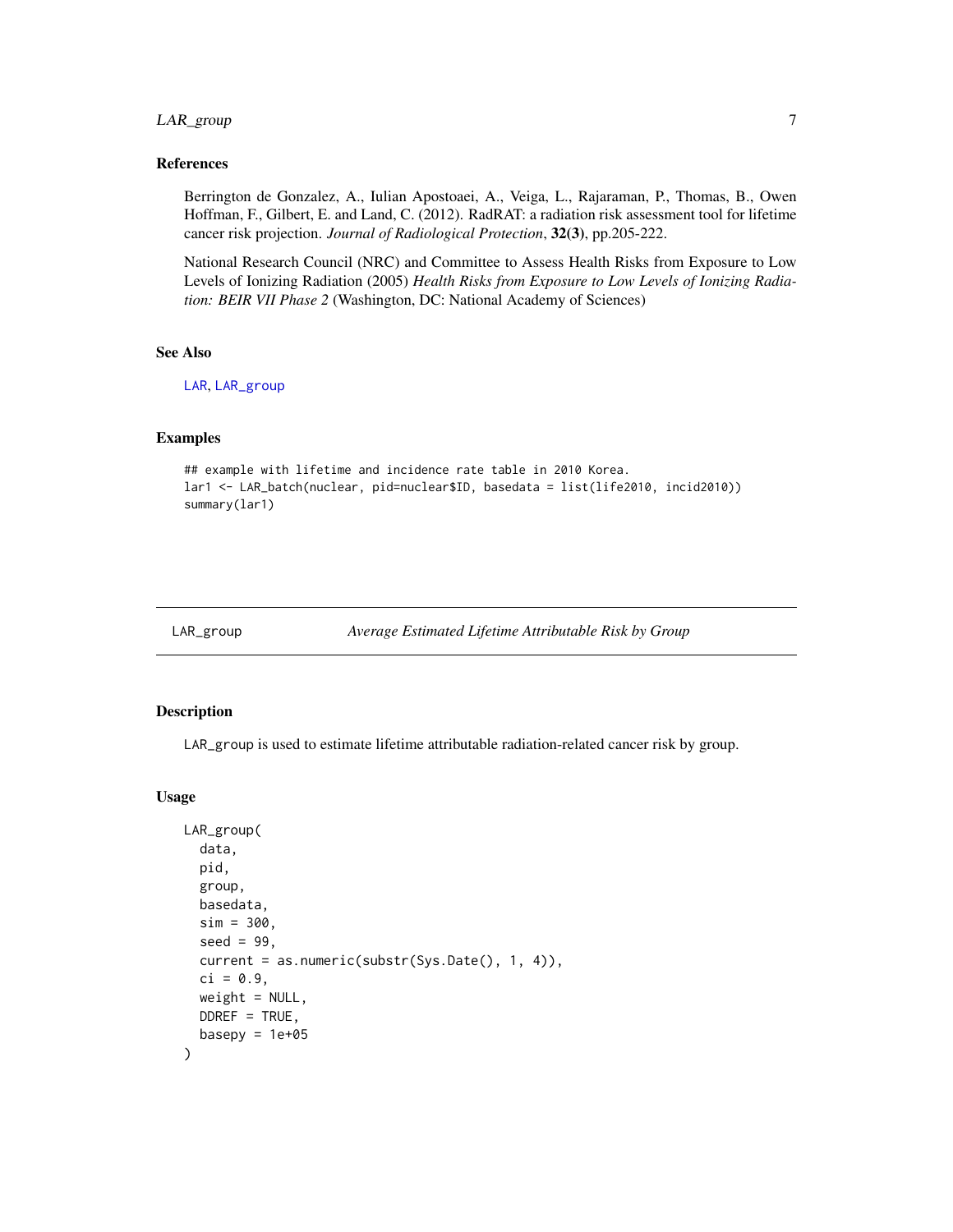#### **Arguments**

| data frame containing demographic information and exposure information. See<br>'Details'.                                                     |
|-----------------------------------------------------------------------------------------------------------------------------------------------|
| a vector which distinguish each person.                                                                                                       |
| a vector or list of vectors which distinguish each group.                                                                                     |
| a list of the data of lifetime table and incidence rate table. The first element is<br>lifetime table and the second is incidence rate table. |
| number of iteration of simulation.                                                                                                            |
| a random seed number.                                                                                                                         |
| a current year. default is year of the system time.                                                                                           |
| confidence level of the confidence interval.                                                                                                  |
| a list containing the value between 0 and 1 which is a weight on ERR model.<br>See 'Details'.                                                 |
| logical. Whether to apply the dose and dose-rate effectiveness factor.                                                                        |
| number of base person-years                                                                                                                   |
|                                                                                                                                               |

#### Value

LAR\_group returns an object of multiple classes "LAR\_group", "LAR". An object of class LAR\_group is a list of LAR class objects which names of elements are group of each groups.

#### References

Berrington de Gonzalez, A., Iulian Apostoaei, A., Veiga, L., Rajaraman, P., Thomas, B., Owen Hoffman, F., Gilbert, E. and Land, C. (2012). RadRAT: a radiation risk assessment tool for lifetime cancer risk projection. *Journal of Radiological Protection*, 32(3), pp.205-222.

National Research Council (NRC) and Committee to Assess Health Risks from Exposure to Low Levels of Ionizing Radiation (2005) *Health Risks from Exposure to Low Levels of Ionizing Radiation: BEIR VII Phase 2* (Washington, DC: National Academy of Sciences)

#### Examples

```
## example with lifetime and incidence rate table in 2010 Korea.
lar1 <- LAR_group(nuclear, pid=nuclear$ID, group=nuclear$distance,
                 basedata = list(life2010, incid2010))
summary(lar1)
lar2 <- LAR_group(nuclear, pid=nuclear$ID, group=list(nuclear$sex, nuclear$distance),
                 basedata = list(life2010, incid2010))
summary(lar2)
```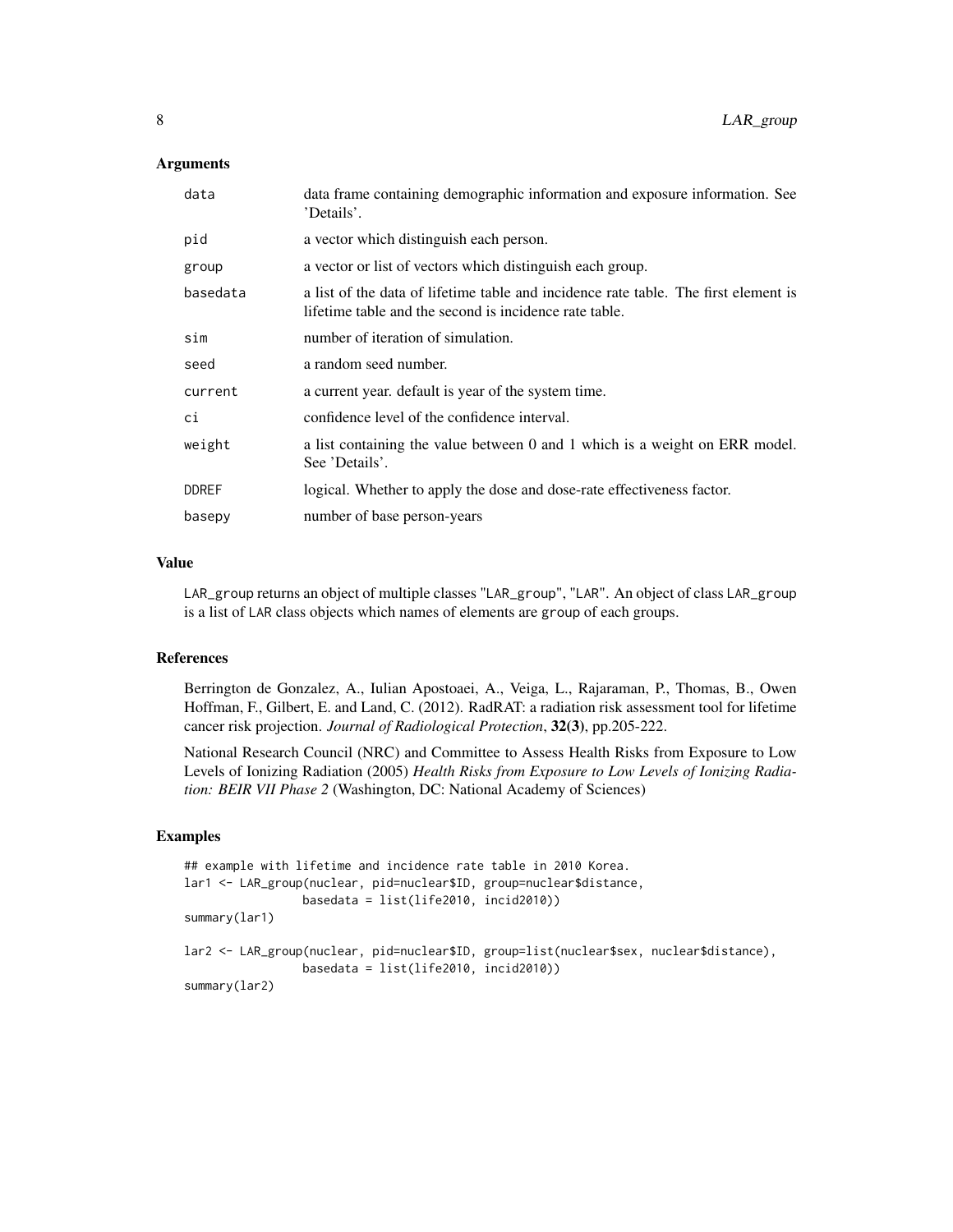<span id="page-8-0"></span>

A dataset containing the probability of death by age and gender.

#### Usage

life2010

#### Format

A data frame with 101 rows and 3 variables:

Age age Prob\_d\_m probability of death for male Prob\_d\_f probability of death for female

#### Source

KOSIS(Statistics Korea, Life Tables By Province) <https://kosis.kr/>

life2018 *Lifetime table of Korea 2018*

#### Description

A dataset containing the probability of death by age and gender.

#### Usage

life2018

#### Format

A data frame with 101 rows and 3 variables:

Age age

Prob\_d\_m probability of death for male

Prob\_d\_f probability of death for female

#### Source

KOSIS(Statistics Korea, Life Tables By Province) <https://kosis.kr/>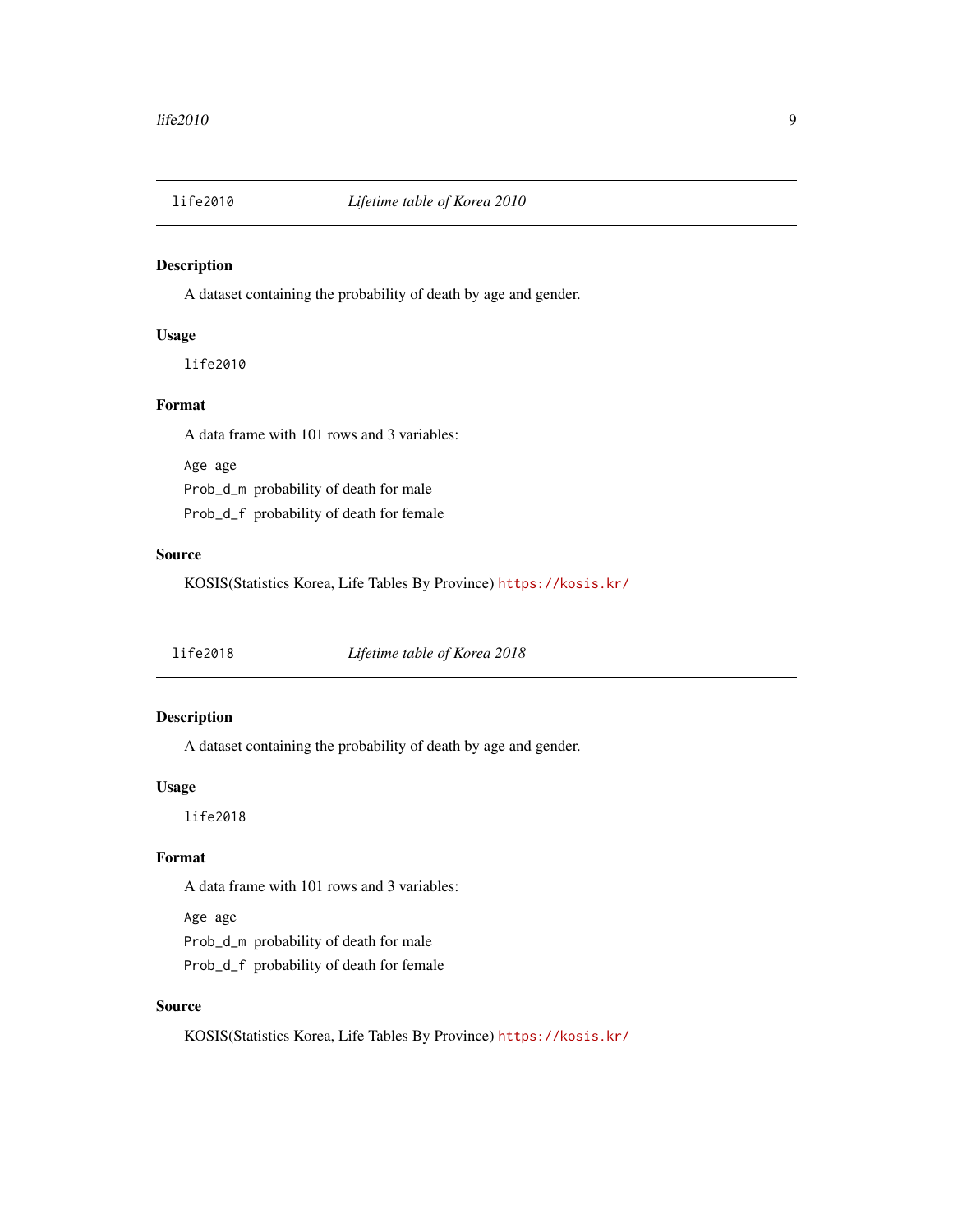<span id="page-9-0"></span>

nuclear is simulated dataset for acute exposure event. The scenario assumes that the people exposure the radiation at 2011.

#### Usage

nuclear

#### Format

A data frame with 100 observation of 11 variables: ID person ID. sex gender birth birth-year exposure exposed year to radiation site organ where exposed to radiation exposure\_rate expsoure rate dosedist distribution of dose dose1 dose parameter dose2 dose parameter dose3 dose parameter distance distance from the hyper

organ *Simulated data of organ radiation exposure dose*

#### Description

organ is simulated dataset from the data of workers at interventional radiology departments.

#### Usage

organ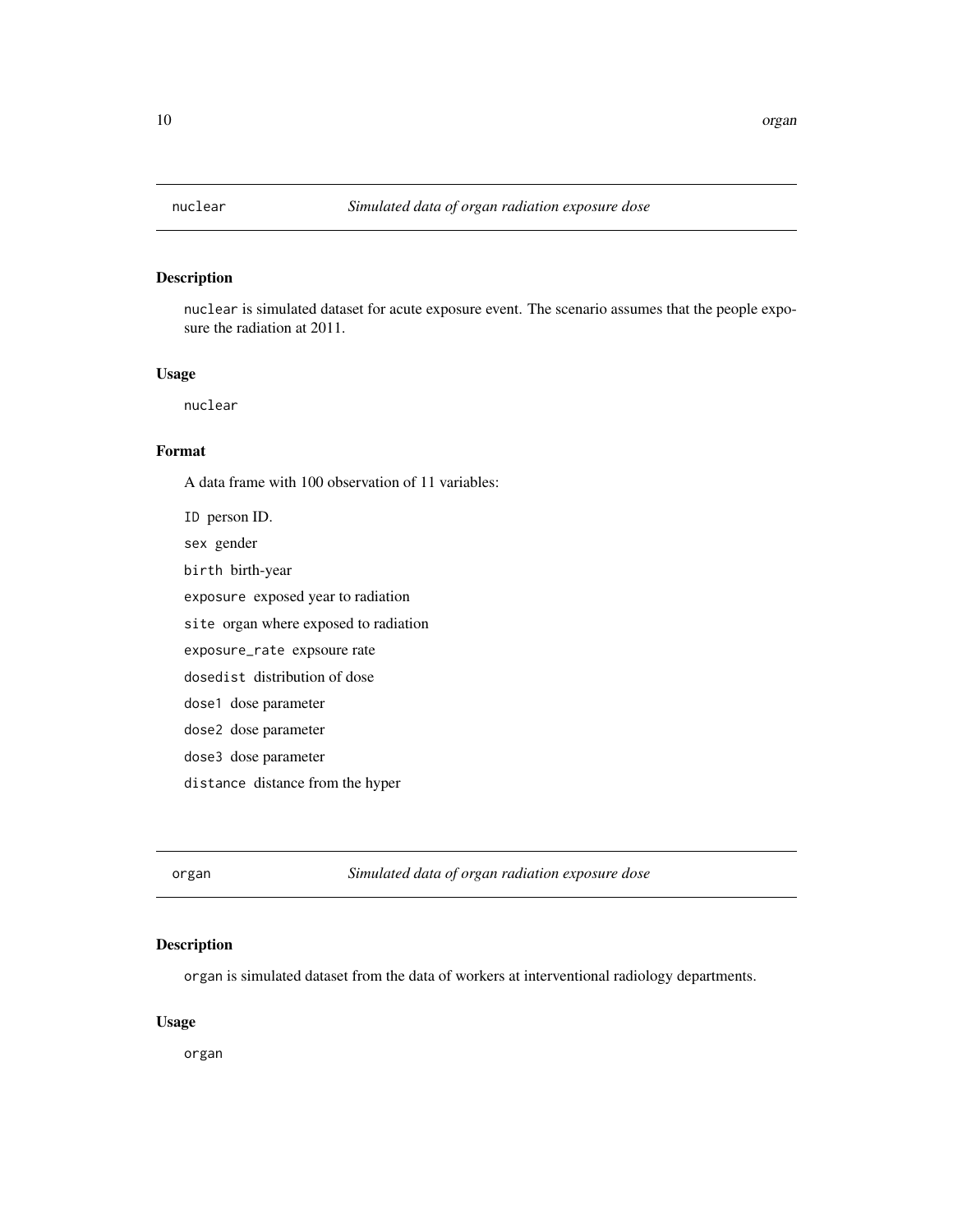#### <span id="page-10-0"></span>print.LAR 11

#### Format

A data frame with 971 observation of 11 variables:

ID person ID. sex gender birth birth-year exposure exposed year to radiation site organ where exposed to radiation exposure\_rate expsoure rate dosedist distribution of dose dose1 dose parameter dose2 dose parameter dose3 dose parameter occup occupation

#### References

Lee, W. J., Bang, Y. J., Cha, E. S., Kim, Y. M., & Cho, S. B. (2021). Lifetime cancer risks from occupational radiation exposure among workers at interventional radiology departments. *International Archives of Occupational and Environmental Health*, 94(1), 139-145.

print.LAR *Print estimated Lifetime Attributable Risk for one person*

#### Description

print.LAR is the basic function for printing class "LAR".

#### Usage

```
## S3 method for class 'LAR'
print(x, digits = 4, ...)
## S3 method for class 'LAR_batch'
print(x, digits = 4, max.id = 50, ...)
## S3 method for class 'LAR_group'
```
print(x, digits = 4, max.id = 50, ...)

#### Arguments

| X                       | 'LAR', 'LAR_batch' or 'LAR_group' object.                |
|-------------------------|----------------------------------------------------------|
| digits                  | the number of decimal points to print.                   |
| $\cdot$ $\cdot$ $\cdot$ | further arguments to be passed from or to other methods. |
| max.id                  | the number of maximum of printing LAR results.           |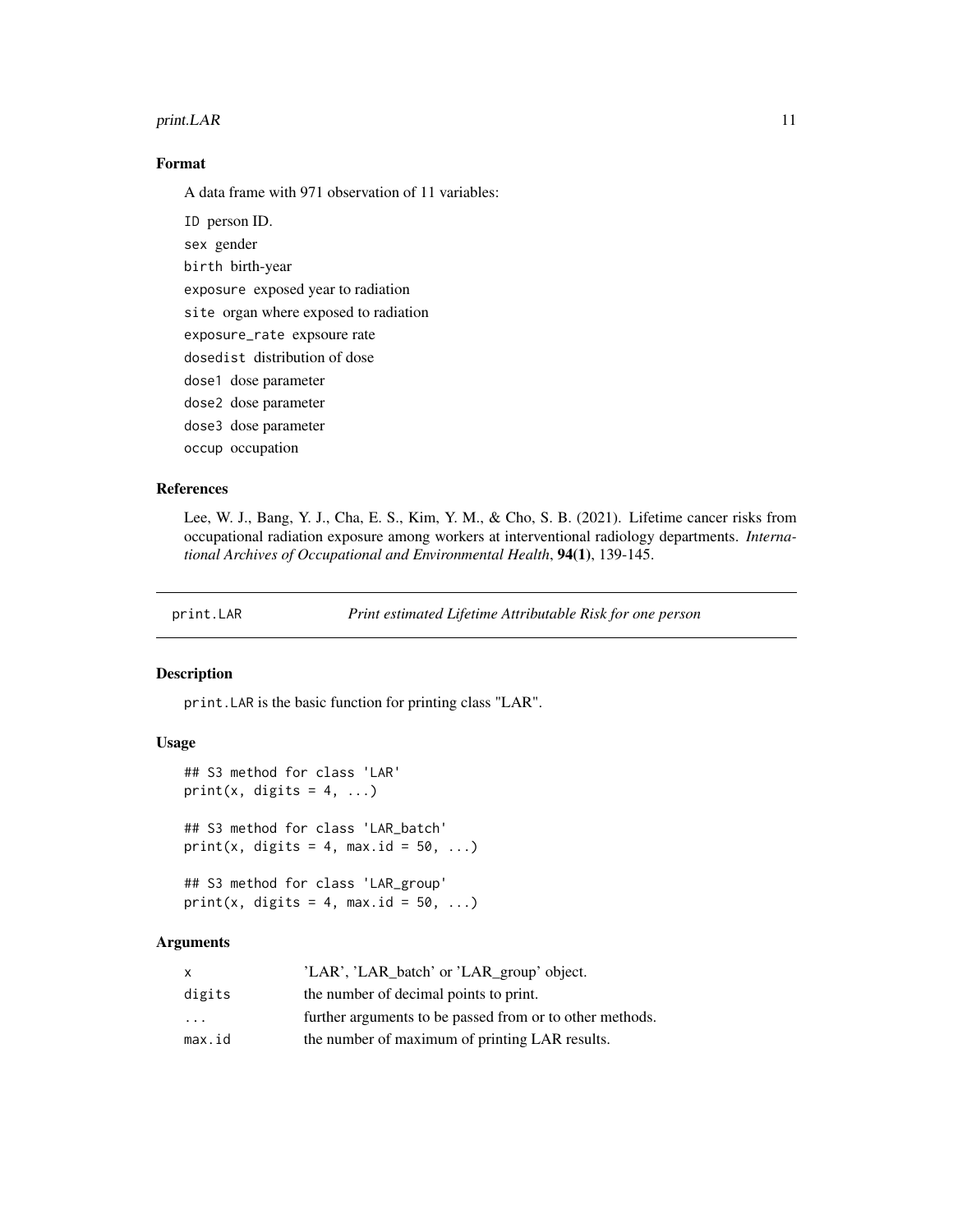<span id="page-11-0"></span>

summary.LAR is the function for printing class "LAR".

#### Usage

```
## S3 method for class 'LAR'
summary(object, digits = 4, ...)
## S3 method for class 'LAR_batch'
summary(object, digits = 4, max.id = 50, ...)
## S3 method for class 'LAR_group'
summary(object, digits = 4, max.id = 50, ...)
```
#### Arguments

| object | object of class 'LAR_batch' or LAR'.                     |
|--------|----------------------------------------------------------|
| digits | the number of decimal points to print.                   |
| .      | further arguments to be passed from or to other methods. |
| max.id | the number of maximum of printing LAR results.           |

write\_LAR *Write a LAR object*

#### Description

Write 'LAR' object to CSV file

#### Usage

```
write_LAR(x, filename)
## S3 method for class 'LAR'
write_LAR(x, filename)
## S3 method for class 'LAR_batch'
write_LAR(x, filename)
## S3 method for class 'LAR_group'
write_LAR(x, filename)
```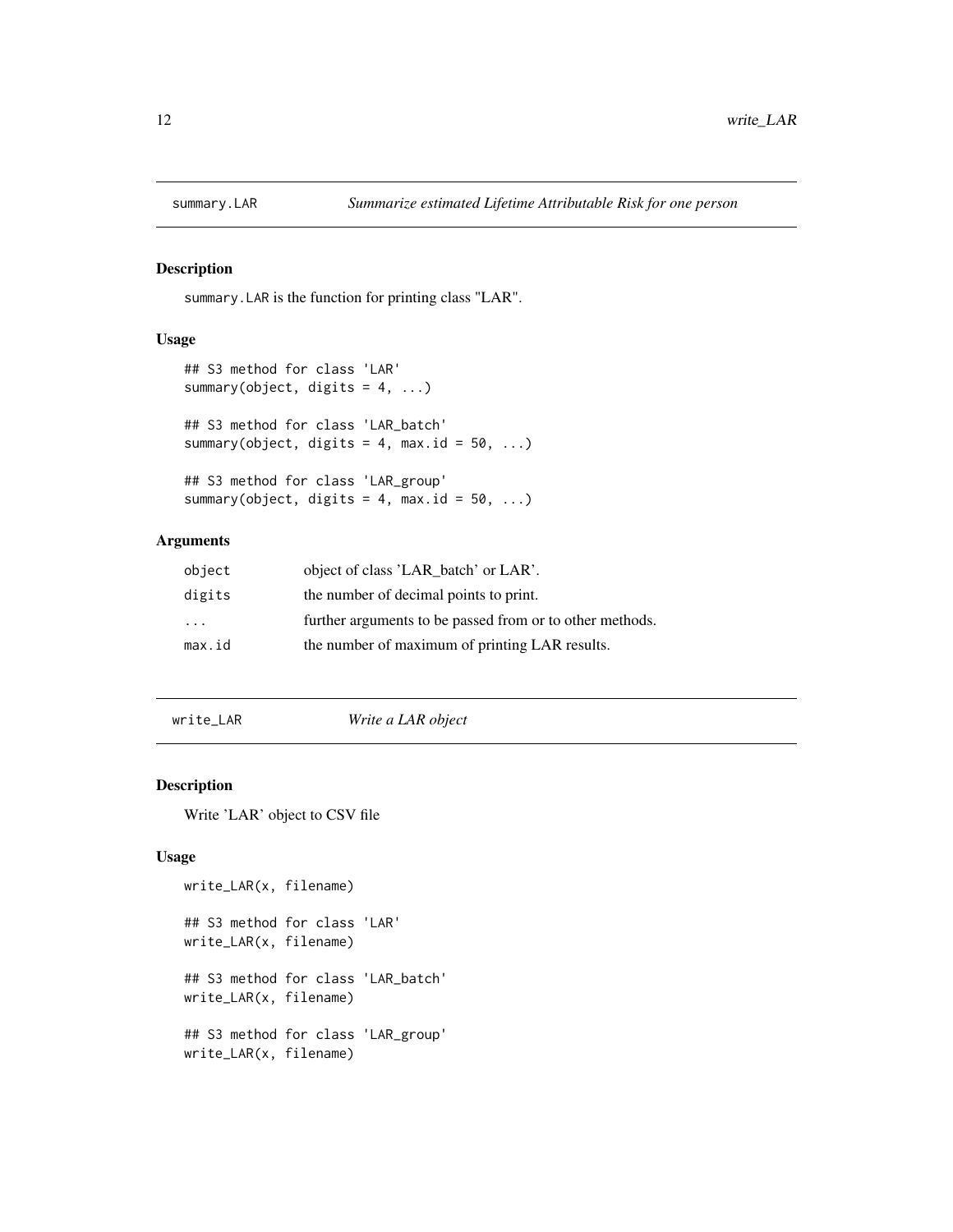#### write\_LAR 13

### Arguments

|          | a 'LAR' object.                              |
|----------|----------------------------------------------|
| filename | a string naming the file to save (.csv file) |

## Methods (by class)

- LAR: write an 'LAR' class object
- LAR\_batch: write an 'LAR\_batch' class object
- LAR\_group: write an 'LAR\_group' class object